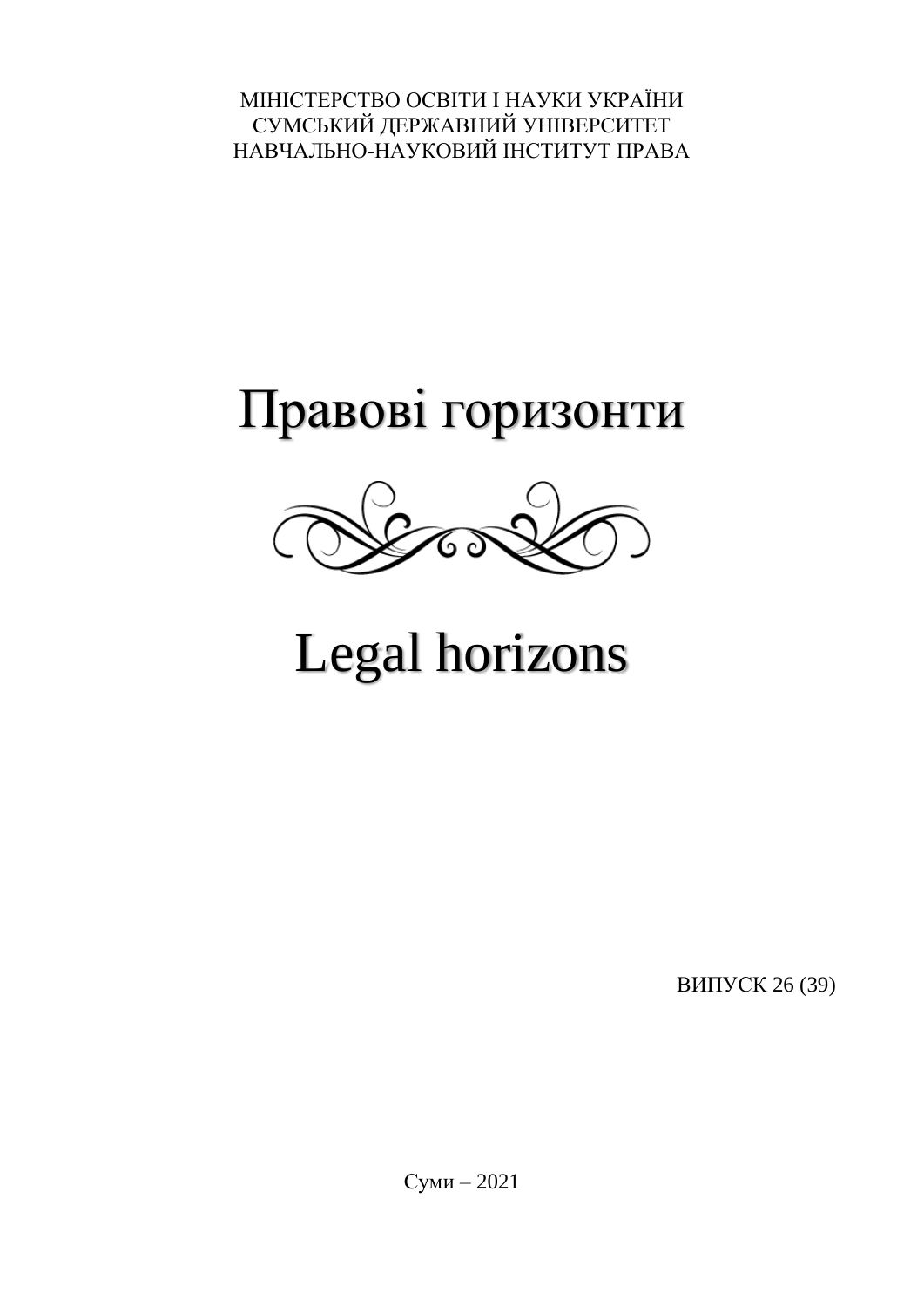## **SECTION 7 JUDICIARY; LAW ENFORCEMENT AGENCIES; PROSECUTOR AND LEGAL OFFICE**

## **СЕКЦІЯ 7 СУДОУСТРІЙ, ПРОКУРАТУРА Й АДВОКАТУРА**

### DOI: [http://www.doi.org/10.21272/legalhorizons.2021.i26.p1](http://www.doi.org/10.21272/legalhorizons.2021.i26.p)07 **GENERAL PRINCIPLES OF ORGANIZATION AND ACTIVITY OF JUDGES IN UKRAINE**



#### *Гаруст Юрій Віталійович,*

*доктор юридичних наук, доцент, завідувач кафедри адміністративного, господарського права та фінансово-економічної безпеки, Навчально-науковий інститут права, Сумський державний університет*



*Миргород-Карпова Валерія Валеріївна, кандидат юридичних наук, викладач кафедри адміністративного, господарського права та фінансово-економічної безпеки, Навчально-науковий інститут права, Сумський державний університет*

In the conditions of active development and improvement of the system of public administration in the world, the role of public service as a defining feature of a democratic and legal state is strengthening. Since the signing of the Association Agreement with the European Union by Ukraine, it has become necessary to introduce and enshrine in national legislation such an institution as a public service. This became a lever that launched the process of reforming the government system in the country and determined the right vector for the development of public service in Ukraine.

Given the current indicators of public confidence in the judiciary, it can be argued that the institution of public service in the judiciary is purely formal, and therefore this issue is relevant and needs to be addressed as soon as possible. In view of this, we believe that the introduction of the new Concept, which will consolidate the legal status of a judge as a public servant of a court of general jurisdiction, will be the beginning of the real functioning of a judge of a court of general jurisdiction on the basis of public administration. The study revealed the general principles of organization and activity of judges of general jurisdiction courts in Ukraine. The legal status of judges is outlined and the key features of such status are identified. The existence of the "judge-public servant" model is substantiated.

The study emphasizes that judges of courts of general jurisdiction directly implement the basic functions of justice, and the level of their legal status depends on the authority of the judiciary and the efficiency of justice in Ukraine. Courts of general jurisdiction are the main link of specialized courts for civil, administrative and criminal cases and are the closest to the population, and therefore, a clear definition of their legal status is now essential. It is suggested that under the public service in the judiciary of Ukraine, first of all, one should see politically neutral, professional activity of a judge in courts, judicial authorities and other state bodies of the justice system and institutions for organizing and ensuring the activities of courts and judges.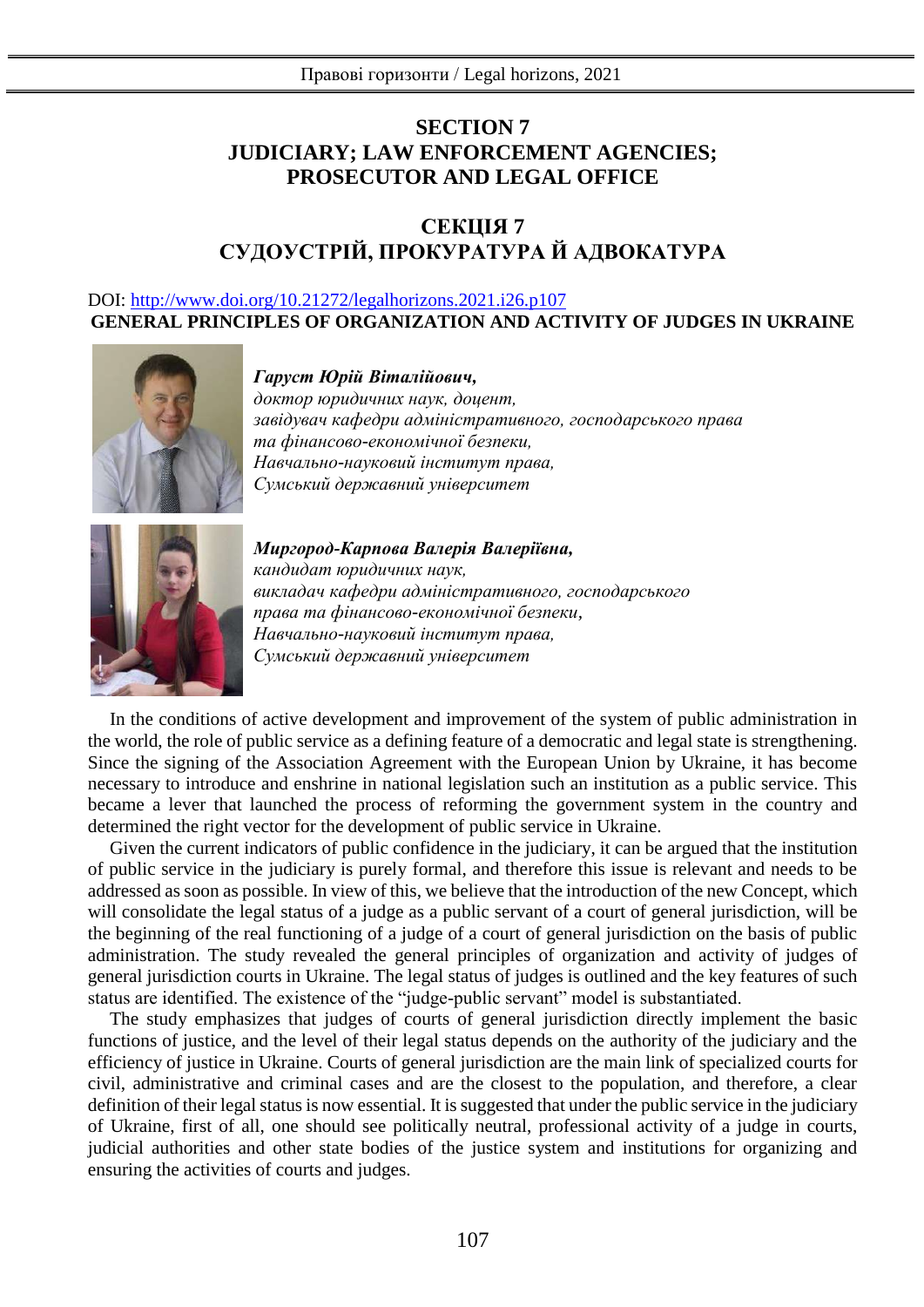**Гаруст Ю.В., Миргород-Карпова В.В. Загальні засади організації та діяльності суддів в Україні.** В умовах активного розвитку та вдосконалення системи публічного управління у світі посилюється роль публічної служби як визначальної ознаки демократичної та правової держави. З моменту підписання Україною Угоди про асоціацію з Європейським Союзом виникла необхідність впровадження та закріплення в національному законодавстві такої інституції як публічна служба. Це стало важелем, який запустив процес реформування системи управління в державі та визначив правильний вектор розвитку публічної служби в Україні.

Враховуючи нинішні показники довіри населення до судової гілки влади, можна стверджувати, що інститут публічної служби в органах судової системи має суто формальний характер, а тому це питання є актуальним та потребує якнайшвидшого вирішення. З огляду на це, ми вважаємо, що впровадження нової Концепції, яка закріпить правовий статус судді як публічного службовця суду загальної юрисдикції, стане початком реального функціонування професійної діяльності судді суду загальної юрисдикції на засадах публічного управління. В ході дослідження розкрито загальні засади організації і діяльності суддів судів загальної юрисдикції в Україні. Окреслено правовий статус суддів та визначені ключові особливості такого статусу. Обґрунтовано існування моделі «суддя-публічний службовець».

В рамках дослідження акцентовано, що саме судді судів загальної юрисдикції безпосередньо реалізують основні функції правосуддя, і від рівня їхнього правового статусу залежить авторитет судової влади та ефективність здійснення правосуддя в Україні. Суди загальної юрисдикції є основною ланкою спеціалізованих судів із розгляду цивільних, адміністративних і кримінальних справ та є найбільш наближеними до населення, а тому, чітке визначення їх правового статусу наразі є вкрай необхідним. Запропоновано, що під публічною службою в органах судової влади України, в першу чергу, варто вбачати політично-нейтральну, професійну діяльність судді в судах, органах суддівського врядування та інших державних органах системи правосуддя та установах з організації та забезпечення діяльності судів і суддів.

Ключові слова: суддя, судоустрій, правовий статус суддів, публічний службовець.

Since Ukraine's declaration of independence, the legislator has begun the process of modernizing the judicative authority by reforming the judiciary. The main purpose of the political and legal transformations mentioned above is to create an independent judiciary that meets modern international standards of fair justice, and the courts would become real defenders of the rights of citizens for whom the public interest is a fundamental value.

However, the reform process, which has been going on for more than 28 years, is still unfinished, and an analysis of judicial practice shows that the sphere of organization of the judiciary in Ukraine has numerous shortcomings. The ineffectiveness of judicial reform is also indicated by the results of the opinion poll by the Razumkov Centre. In particular, the level of trust in the courts is one of the lowest in society. Thus, 77.7% of respondents reported their distrust of the judiciary as a whole. 69.7% of respondents do not trust the courts of general jurisdiction [1].

Therefore, the legislative improvement of the judicial system and the status of judges of general jurisdiction courts in the context of public service reform in Ukraine is one of the prerequisites for the further development of our country as a legal and democratic state.

Reforming the public service in Ukraine will contribute to the formation of a fundamentally new judicial system. At the same time, the implementation of this policy implies the need to study the legal status of judges of general jurisdiction courts in Ukraine.

It should be noted that the current legislation of Ukraine does not contain a clear definition of the term "legal status of a judge of a general jurisdiction court". Having analysed the regulations containing the definition of "judge of the general court" and the relevant research of scholars, we can conclude that the concepts of judges and the legal status of judges of general jurisdiction courts are radically different. In particular, the legal status of judges of general jurisdiction includes the notion of a judge, but is a more complex and multifaceted legal definition.

The essence and content of the activities of judges of courts of general jurisdiction is determined by a set of relevant legal elements that are part of the structure of their legal status. These include: the legal personality of the judge, his rights and responsibilities, functions, principles, legal liability and guarantees of activity [2].

The legal personality of judges of the general jurisdiction court lies in the ability of individuals to be holders of subjective rights and legal obligations of professional judges. It should be noted that legal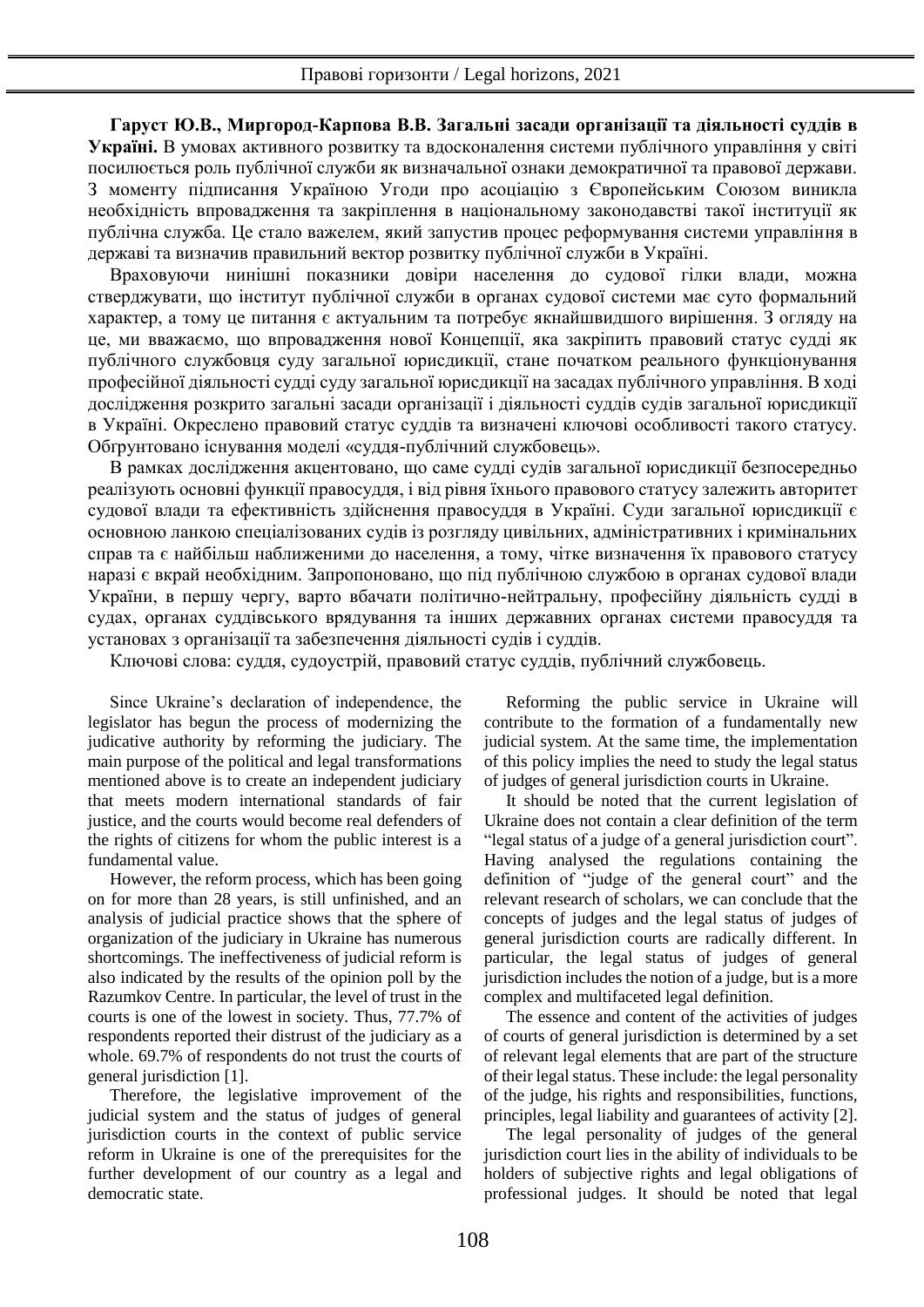personality is a necessary condition for the full legal status of judges of general jurisdiction courts. The current Law of Ukraine "On the Judiciary and the Status of Judges" provides for certain restrictions on persons who may be judges and, accordingly, acquire the full range of rights and obligations to carry out their professional activities.

In addition, the above mentioned law establishes an exhaustive list of the rights of judges of general jurisdiction courts, which, in our opinion, would be appropriate to divide into three main categories:

 $\Box$  rights that enshrine the special legal status of judges of general jurisdiction courts and are aimed at ensuring its protection. This group of rights is aimed at embodying the legal status of judges, with an indication of its legal protection and increase the scope of its powers;

 $\Box$  rights that help to perform professional functions and duties;

 $\Box$  rights that ensure the exercise by judges of constitutional rights, freedoms and the possibility of enjoying social benefits. This list of rights enshrines certain judicial advantages and guarantees, which indicate a special increased state protection of judges.

The execution of justice tasks performed exclusively by courts is the main function of the judicial system of Ukraine. Judges of general jurisdiction courts should undoubtedly be considered the main link in the legal mechanism for implementing the system of functions of general jurisdiction courts. It is their legal status that focuses on improving the efficiency of general jurisdiction courts of the judiciary as a whole.

When it comes to the principles of judges' activity, it should be noted that in the context of public service reform in Ukraine, international standards are becoming important, the implementation of which significantly contributes to the European integration process in Ukraine. In particular, the conduct of judges of general jurisdiction courts should be based on the Bangalore Principles of Judicial Conduct, which contain 6 main indicators (principles): independence, objectivity, honesty and purity, ethics, equality, competence and diligence [3]. It is the implementation of the principles mentioned above that aims to increase the level of public confidence in the judiciary in general.

It is important that all judges in Ukraine have the same status, regardless of the place of the court in the system of general jurisdiction courts or the position held by the judge. This means that all judges are equally liable.

At the same time, judges of general jurisdiction courts are endowed with a whole list of specific features that distinguish them from other holders of state power. In particular, the main ones are the independence of judges, judicial immunity, the immutability of judges, the inviolability of judges, the special nature of disciplinary liability of judges, as well as a number of guarantees of their activities.

By guaranteeing the immunity of judges, the legislator primarily aimed to protect judges from unlawful influence and pressure, thus creating the appropriate conditions for them to make an impartial and objective decision in court cases. However, in practice, guarantees of judicial immunity are increasingly being abused by dishonest judges. Thus, more and more often judges, under the guise of immunity, prevent police officers from properly processing the materials of criminal proceedings, deliberately refuse a personal inspection, inspection of things and vehicles, deliberately evade appearing for a criminal case, and sometimes even carry out malicious disobedience and active resistance to law enforcement officers.

Thus, having analysed the essence of the legal status of judges of general jurisdiction courts, we can conclude that judges of general jurisdiction courts directly implement the basic functions of justice, and the authority and efficiency of justice in Ukraine depends on the level of their legal status.

The general jurisdiction courts are the main link of specialized courts for civil, administrative and criminal cases and are the closest to the population, and therefore, a clear definition of their legal status is now essential.

The formation of Ukraine as a legal, democratic state, for which the rights and freedoms of citizens are the highest social value, is impossible without the creation of an independent, objective, honest and authoritative judiciary. Achieving these goals is possible not only by improving the general principles of the judiciary in Ukraine, but also by implementing a comprehensive reform of the public service. An effective system of public service, which would meet the national standards of developed European countries, is one of the main conditions for the functioning of independent and highly authoritative judges of general jurisdiction courts.

Public service in the judiciary of Ukraine, first of all, should be seen as politically neutral, professional activity of judges in courts, judicial authorities and other state bodies of the judiciary and institutions for the organization and maintenance of courts and judges [4].

The taking of the oath by a judge of a court of general jurisdiction is the beginning of his / her public service, which continues until he / she is dismissed from the post of judge by the body that elected or appointed him / her.

In Art. 3 of the Law of Ukraine "On Civil Service" dated 10.12.2015 № 889-VIII the legislator emphasizes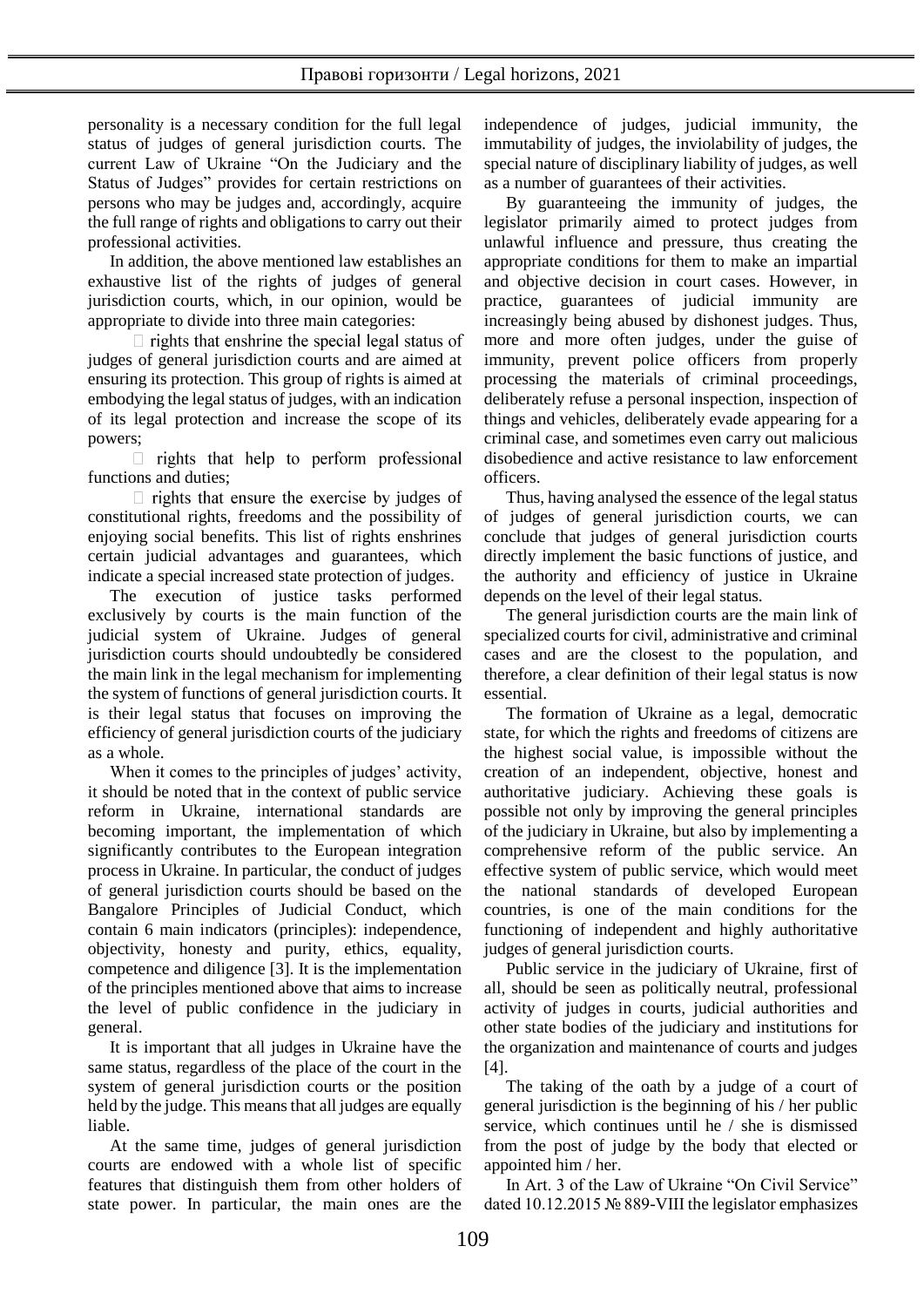that "… the effect of this law does not apply to judges…" [5].

Thus, the Law mentioned above does not in fact refer the positions of judges of general jurisdiction courts to either political or civil servants.

Instead, Art. 2 of the Law of Ukraine "On the Judiciary and the Status of Judges" dated 02.06.2016 № 1402-VIII enshrines the provision that judges are officials of the judiciary [6]. However, taking into account the nature of changes that have taken place in the modern social, political and economic life of our country, given the adoption of the Law of Ukraine "On Judiciary and the Status of Judges", we can state the urgent need to legislate the status of judges of general jurisdiction courts as a fundamentally separate and distinct type of public service.

The list of functions of judges of general jurisdiction courts does not include any functions of a political nature. Their main responsibility is to resolve the issue of law through the administration of impartial and fair justice. Judges carry out their activities independently, subject only to the requirements of the Constitution of Ukraine and guided by current legislation and personal legal awareness.

Although judges of general jurisdiction courts hold public office, they do not and cannot have the status of civil servants.

According to its legal definition, the activity of civil servants presupposes the possibility of certain hierarchical connections, accountability, dependence and controllability. The implementation of the functions of justice directly by the civil service would be contrary to the generally accepted constitutional principles of the organization of independent local judicial bodies of general jurisdiction. According to its lexical meaning and interpretation, justice cannot be subordinated to anything or anyone, except for the task of protecting the legal rights, freedoms and interests of individuals and legal entities. However, judges of general jurisdiction courts are part of the public service system of Ukraine and are therefore public servants.

Strategic issues of improving the professionalism, efficiency of judges of general jurisdiction courts and restoring the confidence of citizens are defined by the Ukraine Judiciary Strategy 2015-2020 [7].

In the process of achieving the goals mentioned above, we must not forget about the general specifics of the professional activities of public servants. Therefore, it is necessary to pay special attention to the moral foundations of judges of general jurisdiction courts. One of the main regulators that determines the direct actions and specific behaviour of a person is his / her individual moral orientation. It is this circumstance that determines the objective need to take into account the moral factor, along with the professionalism of a judge of a general jurisdiction court.

Honesty, adherence to principle, service to public duty and other moral qualities are one of the main values for judges of general jurisdiction courts in the performance of their professional duties as public servants, as the activities of the judiciary should be focused on the implementation of basic principles of the Constitution of Ukraine and other normative legal acts.

Morality or immorality of general jurisdiction courts judges's actions should be assessed not only by the final results of their activities, but also, and in particular, taking into account the level of their objective attitude to assessing the legality of certain actions during the preparation of specific draft decisions. Thus, the personal requirements for judges of general jurisdiction courts as public servants, which play a particularly important role, include: fairness, honesty, objectivity, impartiality, decency, attentiveness to the performance of their professional duties, a high level of demanding of others and personal standards, critical thinking, perseverance and patience in achieving the goal, etc.

The activity of judges of general jurisdiction courts as public servants is characterized by the following features: judges of general jurisdiction courts hold public positions in state judicial authorities, without belonging to the category of political or civil servants; special procedure for appointment and passing of judicial service; judges of courts of general jurisdiction in their activities are independent and subject only to the law; labor remuneration of judges of general jurisdiction courts is carried out at the expense of the state budget [8].

Thus, having analysed the peculiarities of the service of judges of general jurisdiction courts in the judicial system of Ukraine, in order to form a fundamentally new organization of their activities as public service entities, it is necessary to emphasize a number of circumstances and current trends, in particular: strengthening the vertical of state power, including ensuring an appropriate combination of centralization and decentralization; consistent adherence to the principles of the rule of law. When managing the development of public service in courts of general jurisdiction, it is also necessary to take into account the specifics of the tasks of the judiciary in general.